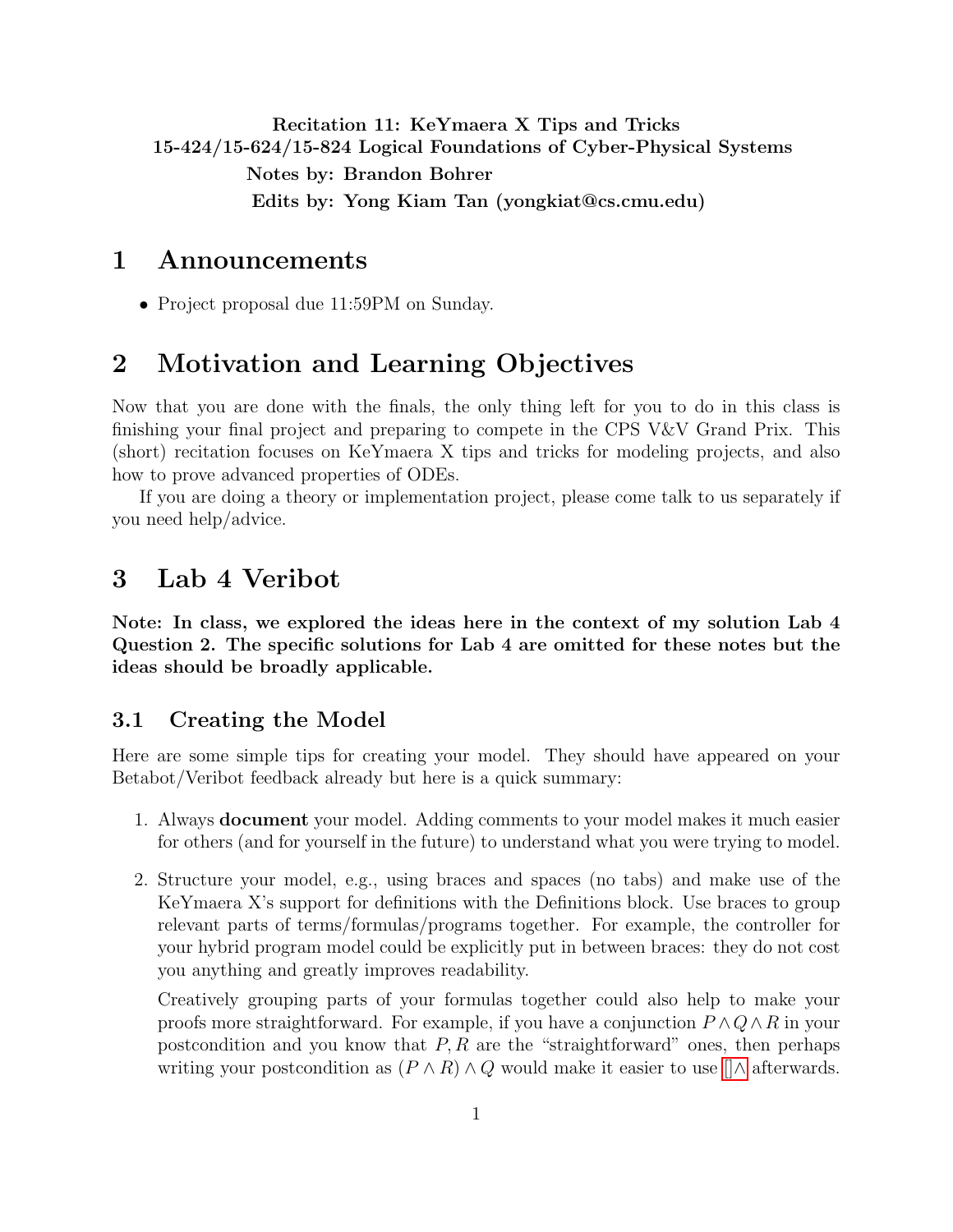3. Matter of taste: you can use the special functions max, min, abs in your model which are interpreted with their standard mathematical meaning in KeYmaera X. This not only improves readability, but could also be more intuitive compared to encoding these functions with formulas.

The downside of this is that tactics like [dI](#page-0-0) and Mathematica do not play very nicely with these special functions. Make sure to remove them in your proof before calling QE if your QE call gets stuck.

- 4. Matter of taste: it could help to introduce additional variables or change the meaning of existing ones if it helps to simplify your model.
- 5. Think backwards: start from the "worst case" for your controller/model and then design the rest of your controller so that it ensures that even in this "worst case" your controller is still safe.

In addition, this "worst case" can often feature as the default option for your controller that immediately ensures that your controller is never vacuous (just think of the braking option in all of the labs you have done).

- 6. Start from an easy model e.g., with an easy controller. Verify it before moving on to more complicated ones. The simplification might even be "good enough" if you can justify it.
- 7. Make sure that you ask the right questions in your model i.e., can you justify why the safety postcondition truly reflects your intuition as to what it means for the robot to be safe?

## 3.2 Proving the Model

Here are some simple tips for working on the proof of your model after you have created it:

1. When iterating between updating your model and proving it, do not bother with branches that you already know will work.

However, remember to keep partial tactics so that it is easier to piece together your proof attempts afterwards.

- 2. Be cognizant of where you are "in your model". Since most of your dL proofs work by removing dL operators step by step, you should have a high-level intuition e.g., of which branch of a choice you are currently working on for your controller.
- 3. Try the ODE tactic for simple looking ODE goals. If that doesn't work, then go back and redo the ODE proofs more manually. We will see some particularly useful ODE proof rules that KeYmaera X implements later.
- 4. Remember that dI can work directly with disjunctions. There is no need to manually split disjunctive cases that you know will prove by [dI.](#page-0-0)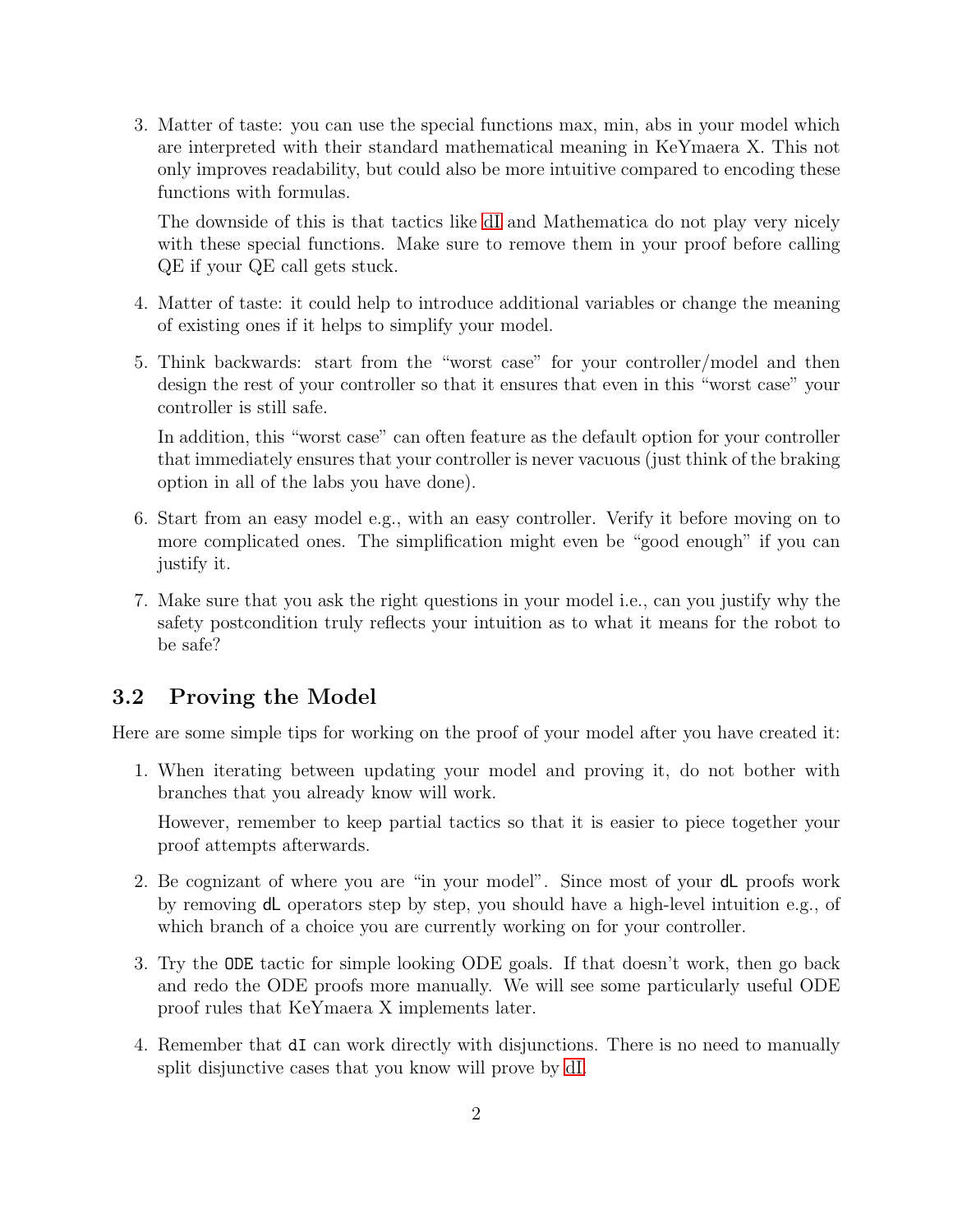5. Help QE along manually if necessary. It is not the best at dealing with complicated goals. If you have an intuition for why your goal is going to be true, then make it more obvious e.g., by cutting or hiding goals. Sometimes, even manually splitting disjunctions can help to speed it up.

## 4 Advanced ODE Proofs

For the early labs (Labs 1 and 2) we dealt with ODEs using KeYmaera X's support for solving them. However, remember that the term language of **d** only allows you to write down *polynomials* over the variables of concern. In particular, the **solve** tactic will only solve your ODEs if the solution can be expressed as a polynomial in the time variable.

Even very simple ODEs of the kind you might encounter in your projects might no longer have polynomial solutions. For example, consider the following ODE:

$$
x' = x
$$

Its general solution is given by  $x(t) = x_0 e^t$ , where  $x_0$  is the initial value of x, which is already outside our polynomial term language.

We saw techniques in **dL** for dealing with these more difficult ODEs, namely [dI,dC,dG,](#page-0-0) and we practiced using [dI,dC](#page-0-0) in the later labs (Labs 3 and 4) for robots moving on a circle. These labs, however, were specifically designed so that you would not require [dG](#page-0-0) for your proofs. For your more open-ended projects this might not be the case. Our goal here is to get an intuitive understanding for when you might need to use differential ghosts in your proofs. We will also look at the existing support in KeYmaera X for making effective use of differential ghosts.

On Assignments 4 and 5 you already saw how differential ghosts can help you with ODE reasoning. We proved the following bounds on  $e^t$  for the time interval  $0 \le t \le 1$ :

$$
1 + t + \frac{t^2}{2} + \frac{t^3}{6} \le e^t \le 1 + t + \frac{t^2}{2} + \frac{t^3}{4}
$$

The lower bound could be proved by a series of [dI,dC](#page-0-0) steps as you saw on Assignment 4. In fact the lower bound works for all  $t \geq 0$ . In contrast, the right bound made essential use of the dbx tactic from Assignment 5. You proved the following dL formula:

$$
x = 1 \land t = 0 \to [\{x' = x, t' = 1 \& t \le 1\}]x \le 1 + t + \frac{t^2}{2} + \frac{t^3}{4}
$$

In particular, this would allow you to give an approximate upper bound on  $x$  in the postcondition:

$$
x = 1 \land t = 0 \to [\{x' = x, t' = 1 \& t \le 1\}]x \le \frac{11}{4}
$$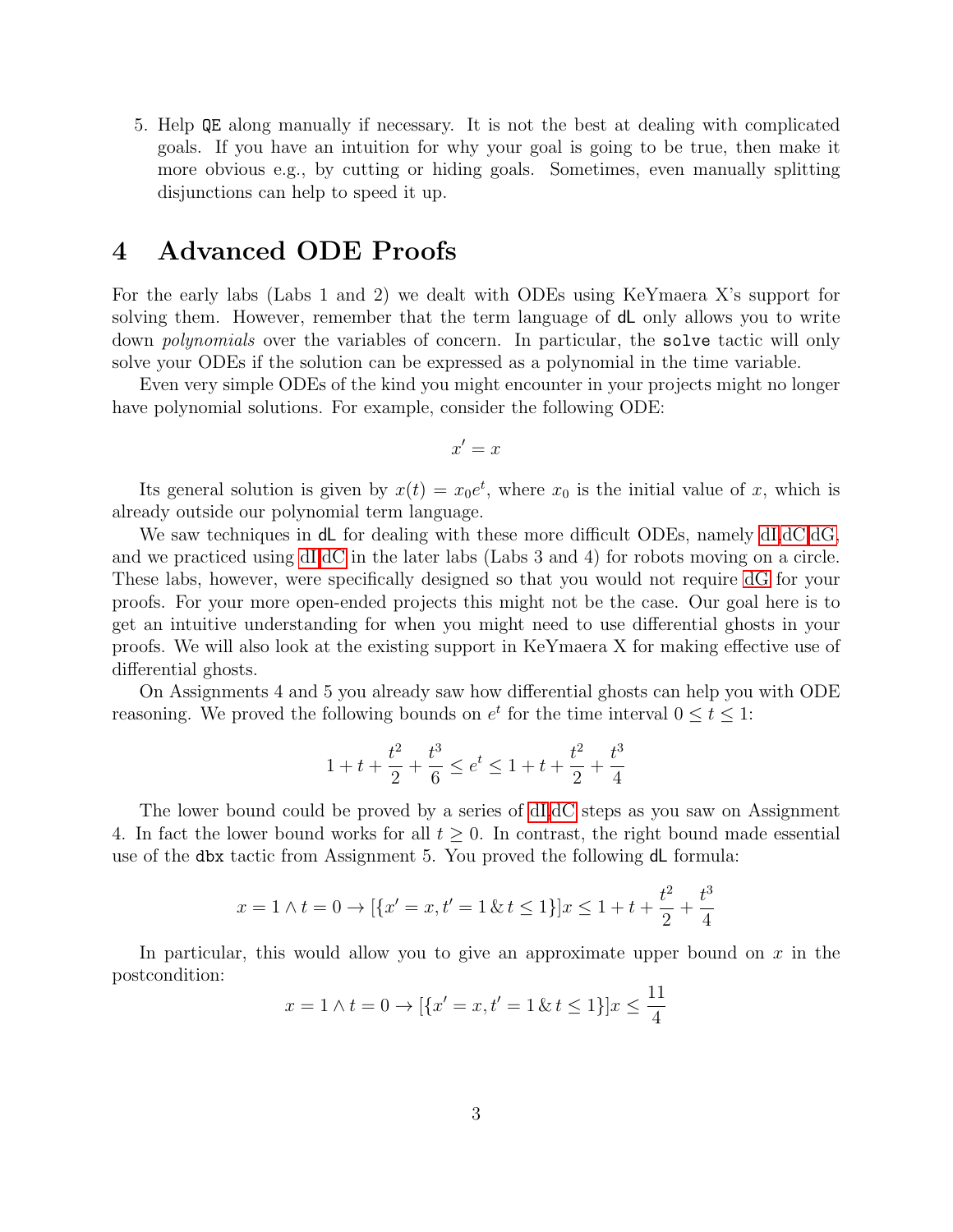## 4.1 Running Example

We will use the following ODE as a running example:

$$
\alpha \equiv u' = -v + \frac{1}{4}u(1 - u^2 - v^2), v' = u + \frac{1}{4}v(1 - u^2 - v^2)
$$

Here is a visualization of the ODE:



There are a few properties of interest:

• All trajectories (e.g., in blue) except the one from the origin spiral towards the (red dotted) unit circle. However, notice that trajectories starting in the unit circle will stay in it, trajectories starting outside the circle stay out, and trajectories starting on the circle stay on the circle. More formally, we might say that the following formulas are all valid (the strict inequalities can be replaced with non-strict ones as well):

$$
u^{2} + v^{2} < 1 \rightarrow [\alpha]u^{2} + v^{2} < 1
$$
  
\n
$$
u^{2} + v^{2} > 1 \rightarrow [\alpha]u^{2} + v^{2} > 1
$$
  
\n
$$
u^{2} + v^{2} = 1 \rightarrow [\alpha]u^{2} + v^{2} = 1
$$

• The origin is itself invariant because it is an equilibrium point of the ODEs (just plug  $u = 0, v = 0$  into the RHS and simplify which will give  $u' = 0, v' = 0$ :

$$
u = 0 \land v = 0 \to [\alpha](u = 0 \land v = 0)
$$

• The shaded green region characterized by  $u^2 \leq v^2 + \frac{9}{2}$  $\frac{9}{2}$  has a very similar property although less visually striking than the spiral: all trajectories starting in the green region will stay in it. Intuitively, this works because all the arrows in the plot along the boundary point "inwards". Formally again:

$$
u^2 \le v^2 + \frac{9}{2} \to [\alpha]u^2 \le v^2 + \frac{9}{2}
$$

Note: In fact, most of these basic properties can be proved automatically using the powerful ODE tactic. However, we will look at the individual tactics that ODE internally calls.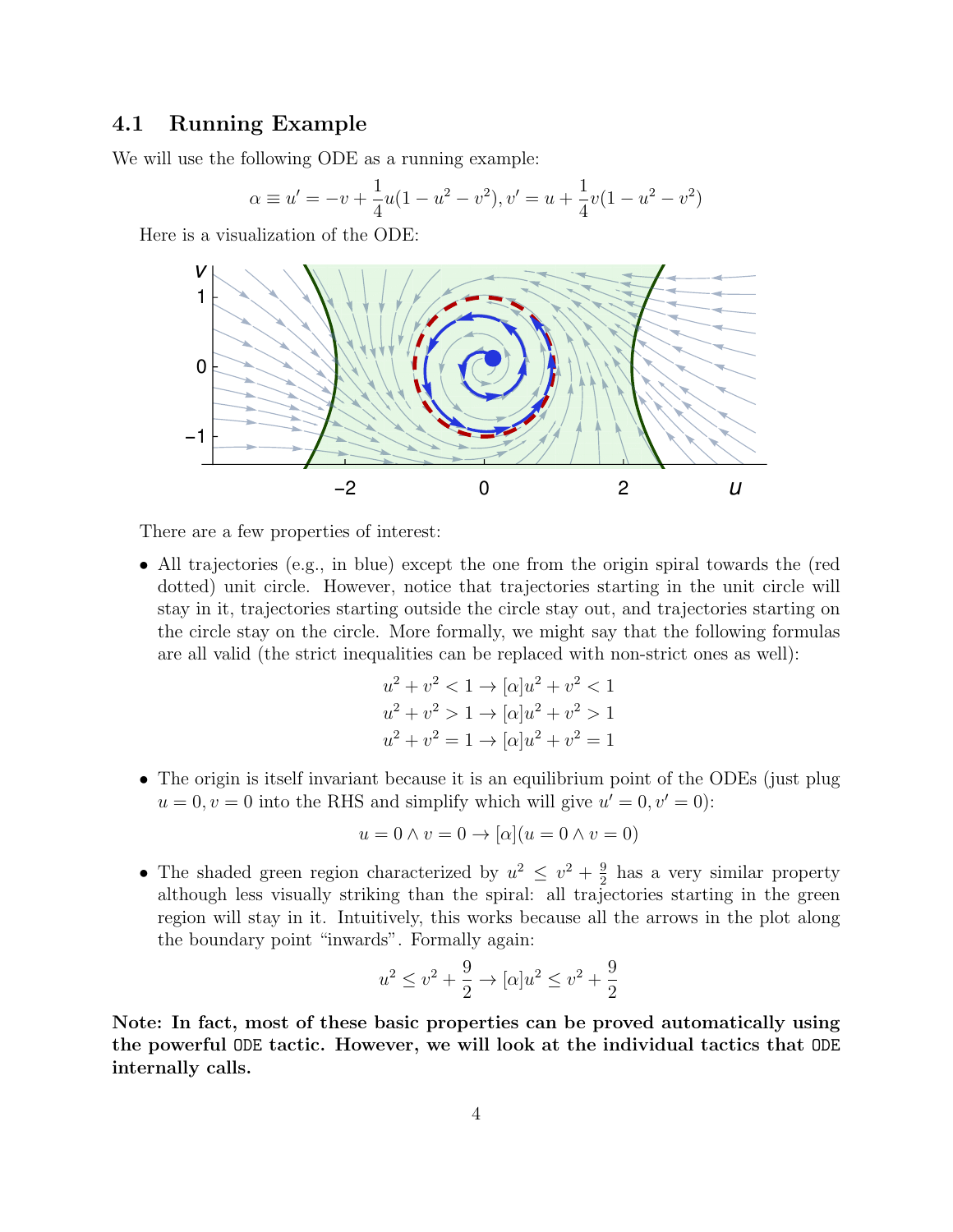## 4.2 Darboux (In)equalities

Let us consider the first group of formulas mentioned above  $(>, <$  can also be replaced by  $\geq, \leq$ :

$$
u^{2} + v^{2} < 1 \rightarrow [\alpha]u^{2} + v^{2} < 1
$$
  
\n
$$
u^{2} + v^{2} > 1 \rightarrow [\alpha]u^{2} + v^{2} > 1
$$
  
\n
$$
u^{2} + v^{2} = 1 \rightarrow [\alpha]u^{2} + v^{2} = 1
$$

Surprisingly, none of these formulas are easy to prove with just [dI,dC.](#page-0-0)

#### Exercise 1:

Try to use [dI](#page-0-0) to prove  $u^2 + v^2 < 1 \rightarrow [\alpha]u^2 + v^2 < 1$ . Answer:  $- \frac{1}{2}(u^2 + v^2)(u^2 + v^2 - 1) \leq 0$  $\vdash \dots$  $\frac{dI_{u^2} + v^2}{dt^2 + v^2} < 1 + [\alpha]u^2 + v^2 < 1$  $\frac{dI_{u^2} + v^2}{dt^2 + v^2} < 1 + [\alpha]u^2 + v^2 < 1$  $\frac{dI_{u^2} + v^2}{dt^2 + v^2} < 1 + [\alpha]u^2 + v^2 < 1$ 

The real arithmetic at the end does not work prove. Our usual trick of using a [dC](#page-0-0) would not really work either. Intuitively, the problem is what we observed in the visualization: even if we started inside the unit disk, the trajectory spirals towards leaving the unit disk i.e., the property that we want to show holds true is getting "less" true over time. This is one way in which you can recognize that [dG](#page-0-0) would be needed.

Fortunately, KeYmaera X knows about these sorts of situations as well. It provides you with a tactic called dbx (which you used on Assignment 5) that automatically uses differential ghosts to prove such properties. Formally, the derived proof rule that dbx implements looks very similar to [dI.](#page-0-0) It lets you prove an invariant inequality property  $(g$  is a polynomial that you can choose,  $\succcurlyeq$  stands for either  $\geq$  or  $>$ , and the proof rule works symmetrically for  $\leq$ ,  $\lt$ as well):

<span id="page-4-0"></span>
$$
(\text{dbx} \succ) \quad \frac{Q \vdash [x' := f(x)](p)' \ge gp}{p \succcurlyeq 0 \vdash [\{x' = f(x) \& Q\}]p \succcurlyeq 0}
$$

#### Exercise 2:

How could you use this proof rule for the problem in the previous exercise?

Answer: We already arranged it nicely! Notice that if we let  $p \equiv u^2 + v^2 - 1 < 0$ , then  $(p)$ ' (which we have calculated above) will simplify to  $-\frac{1}{2}$  $\frac{1}{2}(u^2 + v^2)p$  and so we can apply [dbx](#page-4-0) $\succcurlyeq$ by choosing  $g \equiv -\frac{1}{2}(u^2 + v^2)$ .

The similarities to [dI](#page-0-0) do not just end there. For example, the dbx tactic also allows you to use this proof rule (q is again a polynomial that you can choose):

<span id="page-4-1"></span>(dbx) 
$$
\frac{Q \vdash [x' := f(x)](p)' = gp}{p = 0 \vdash [\{x' = f(x) \& Q\}]p = 0}
$$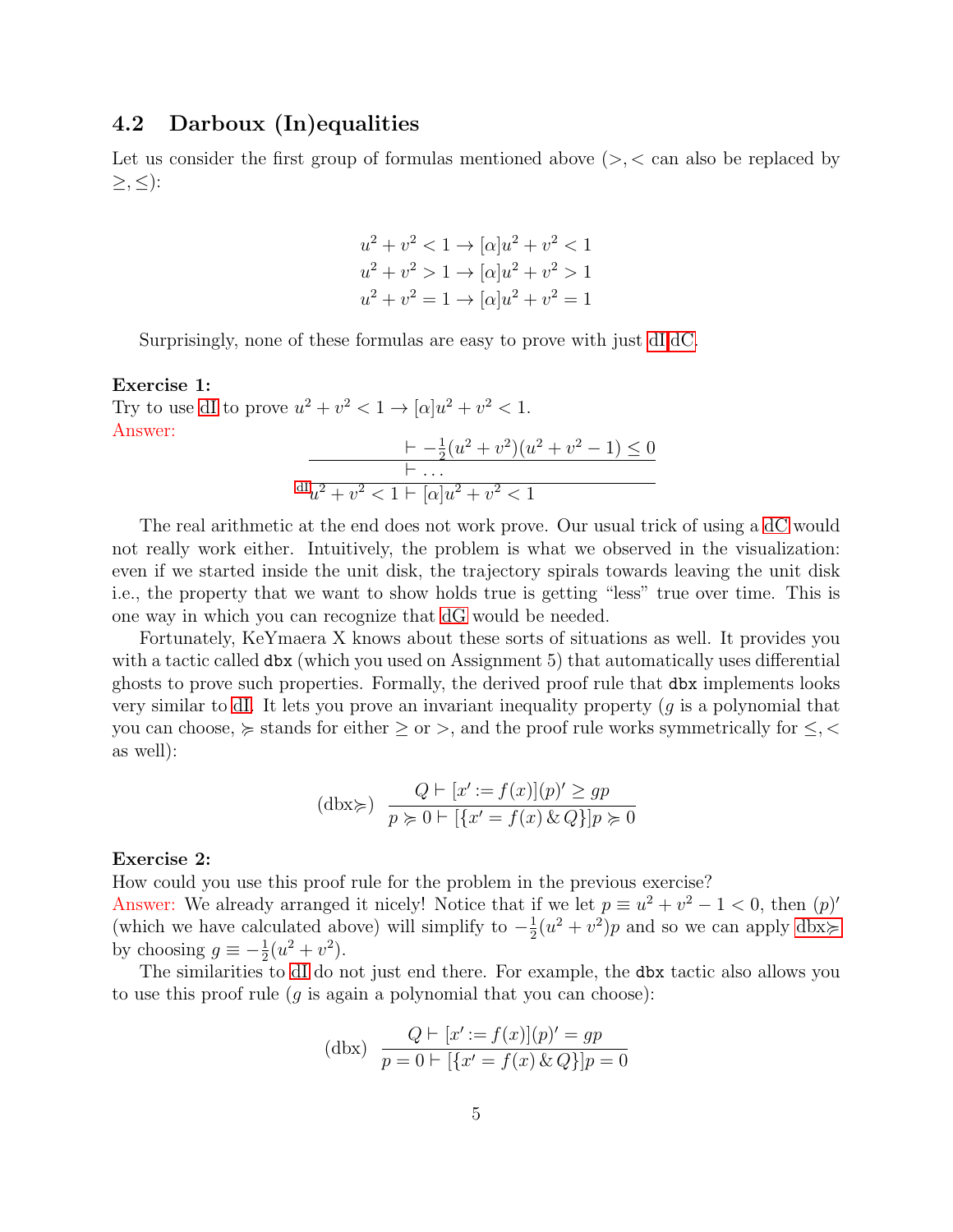Using these we can prove all of the properties that we wanted about the invariants involving the unit circle/disk.

## 4.3 Equilibria and Equational Postconditions

The second property we observed for this system was that the origin is an equilibrium point. In particular, when we set the RHS to  $u = 0, v = 0$ , we noted that  $u' = 0, v' = 0$ . Intuitively, if we started at an equilibrium point, then we should stay at the equilibrium point because the ODE has no movement at all. Thus, this formula is valid:

$$
u = 0 \land v = 0 \to [\alpha](u = 0 \land v = 0)
$$

This, again, will turn out to be surprisingly difficult to prove with just [dI,dC.](#page-0-0)

#### Exercise 3:

Try to use [dI](#page-0-0) to prove  $u = 0 \wedge v = 0 \rightarrow |\alpha|(u = 0 \wedge v = 0)$ .

Answer: This will fail fairly obviously because the resulting premise would require proving  $-v + \frac{1}{4}$  $\frac{1}{4}u(1-u^2-v^2)=0 \wedge u+\frac{1}{4}$  $\frac{1}{4}v(1-u^2-v^2)=0$  which is not true without any additional assumptions on  $u, v$ .

#### Exercise 4:

Try to use [dI](#page-0-0) to prove the "smarter" way of asking the same question:

$$
u^{2} + v^{2} = 0 \rightarrow [\alpha](u^{2} + v^{2} = 0)
$$

Answer: We actually already did most of the calculations earlier. In fact, the proof can be completed using [dbx](#page-4-1) by choosing  $g$  appropriately. This illustrates a property that we already saw for [dI:](#page-0-0) even though  $u = 0 \wedge v = 0$  and  $u^2 + v^2 = 0$  are equivalent formulas in real arithmetic, they have very different differential structure.

This approach of rewriting the postcondition, in fact, will always work for proving equa-tional postconditions. The technical details are advanced<sup>[1](#page-5-0)</sup> (you can ask me if you are interested). KeYmaera X already implements a tactic dRI that handles equational reasoning. You can access it from the browsing menu, just like dbx. It will be able to prove the aforementioned question from  $u = 0 \wedge v = 0$  directly. If you have a postcondition that contains only equations (possibly with conjunctions), give it a try and let me know if you find that it fails to prove your property.

#### 4.4 Barrier Certificates

The final property we saw with the visualization was that the green region has arrows all pointing "inwards". Formally, we claimed that the following formula is valid  $(u^2 \leq v^2 + \frac{9}{2})$  $rac{9}{2}$  is

<span id="page-5-0"></span><sup>&</sup>lt;sup>1</sup>For those of you who were at my talk, the implementation in KeYmaera X actually does something different than what I presented there.